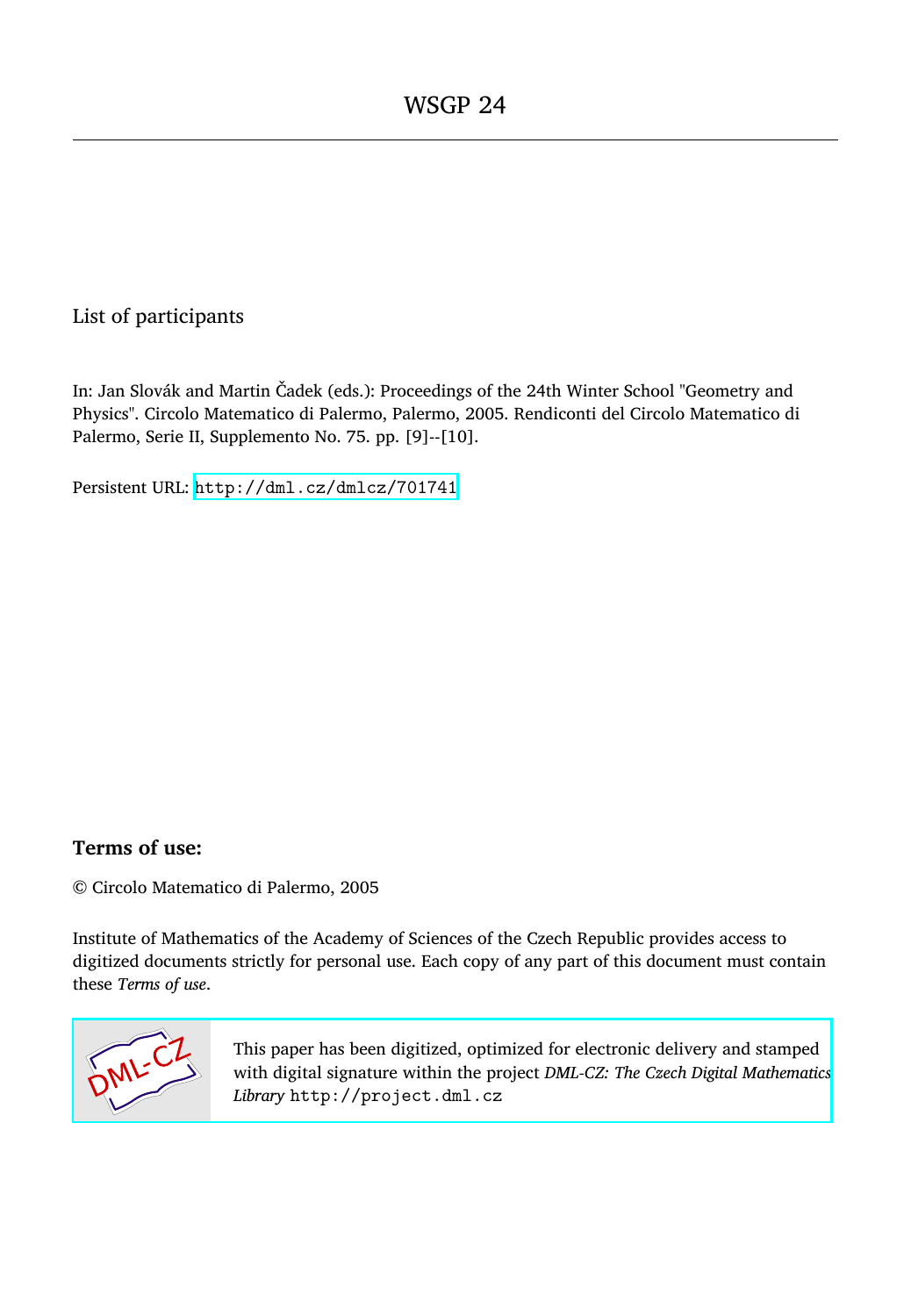## LIST O**F PAR**TICI**PAN**TS

**AGRICOLA** I**lka,** Institute of Mathematics, Berlin, Germany. **ALEXANDROV** Bogdan, Humboldt University, Berlin, Germany. **BORG**I**EL** W**lodzimierz,** Warsaw University of Technology, Poland. **BRANSON Thomas,** University of Iowa, USA. **BUREŠ Jarolím,** Charles University, Prague, Czech Republic. **CHOUIKHA A. Raouf,** University of Paris-Nord, Villetaneuse, France. **CUKRO**W**SK**I **Michal,** Warsaw, Poland. **ČADEK Martin,** Masaryk University, Brno, Czech Republic. **ČAP Andreas,** University of Vienna, Austria. **DE LEVA Giacomo,** Berlin, Germany. **D**I**TTRICH Jaroslav,** Nuclear Physic Institute, Řež, Czech Republic. **DUŠEK Zdeněk,** Palacký University, Olomouc, Czech Republic. **EAST**W**OOD Michael,** University of Adelaide, Australia. **ETES**I **Gábor,** Budapest University of Technology, Hungary. **FRANĚK Peter,** Charles University, Prague, Czech Republic. **FR**I**EDRICH Thomas,** Humboldt University, Berlin, Germany. **GAL Svjatoslav R.,** Wroclaw, Poland. **GAL**I**CKI Krzysztof,** University of New Mexico, Albuquerque, USA. **GOVER Rod,** University of Auckland, New Zealand. **HABERMANN Lutz,** Greifswald University, Germany. **HAJDUK B**o**guslav,** Wroclaw University, Poland. **HAYDYS Andriy,** Góttingen, Germany. **HLAVATÝ Ladislav,** Czech Technical University, Prague, Czech Republic. **HOCHGERNER Simon,** Vienna, Austria. **HOŘAVA Petr,** Lawrence Berkeley National Laboratory, Berkeley, USA. **HRD**I**NA Jaroslav,** Masaryk University, Brno, Czech Republic. **JANYŠKA Josef,** Masaryk University, Brno, Czech Republic. **JUNG Seoung Dal,** Cheju National University, Jeju, Korea. **KEDRA Jarek,** University of Munich, Germany. **KOLÁR Martin,** Masaryk University, Brno, Czech Republic. **KONDERAK Jerzy,** University of Bari, Italy. **KO**W**ALSK**I **Oldřich,** Charles University, Prague, Czech Republic. **KRBEK Michael,** Masaryk University, Brno, Czech Republic. **KROT Ewa,** University of Bialystok, Poland. **KRUMP Lukáš,** Charles University, Prague, Czech Republic. **KRUPKA Demeter,** Palacký University, Olomouc, Czech Republic. **KRUPKOVÁ Olga,** Palacký University, Olomouc, Czech Republic.